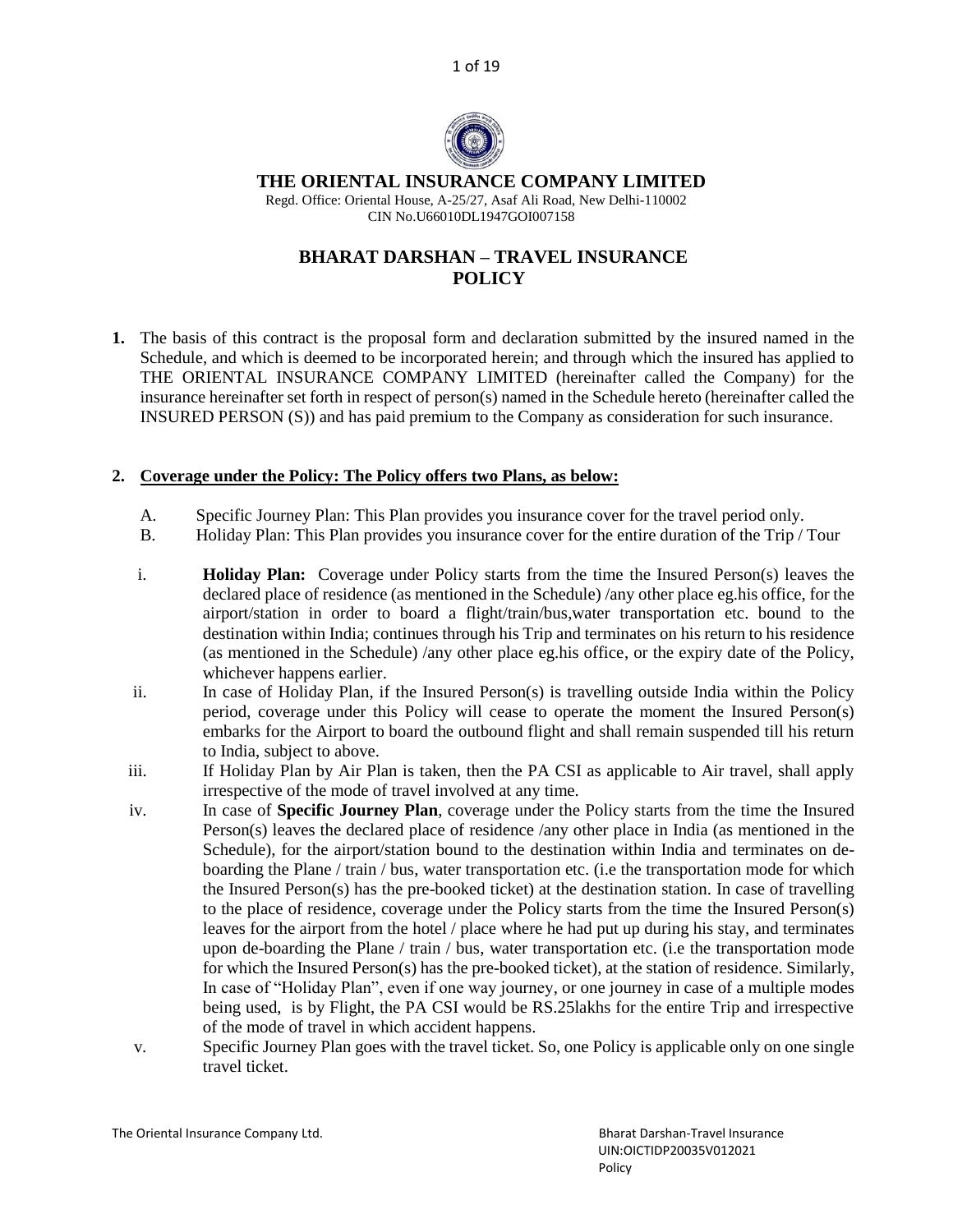vi. In case of "Holiday Plan", even if one way journey, or one journey in case of a multiple modes being used, is by Flight, the PA CSI would be RS.25lakhs for the entire Trip and irrespective of the mode of travel in which accident happens.

vii.

# **Section 1: Personal Accident**

The Policy indemnifies in respect of Bodily Injury sustained by the Insured Person(s) arising out of an accident resulting in death or disablement as described below, if such death / disability happens within 12 calendar months of the occurrence of the accident. Compensation shall be as per the percentage of Sum Insured expressed on the Schedule.

## **Schedule of Compensation**

|              | Nature of Disablement                                    | Capital<br>Sum |
|--------------|----------------------------------------------------------|----------------|
|              |                                                          | Insured<br>as  |
|              |                                                          | compensation   |
| Α            | <b>DEATH &amp; PERMANENT TOTAL DISABILITY: If</b>        |                |
|              | such injury shall within Twelve calendar months of its   |                |
|              | occurrence be the sole and direct cause of               |                |
|              | Death<br>a.                                              |                |
|              | Total and irrecoverable loss of<br>$\mathbf{b}$ .        | 100            |
|              | Sight of both eyes<br>i.                                 |                |
|              | ii.<br>Actual loss by physical separation of             |                |
|              | Two entire hands or two entire feet or                   |                |
|              | One entire hand and one entire foot                      |                |
|              | Such loss of sight of one eye and such loss of one       | 100            |
|              | entire hand or one entire foot                           |                |
|              | Use of two hands or two feet, or of one hand and<br>iii. |                |
|              | one foot, or of such loss of sight of one eye and        |                |
|              | such loss of use of one hand or one foot.                |                |
|              | c. If such injury shall, as a direct consequence         |                |
|              | thereof, permanently, totally and absolutely,            | 100            |
|              | disable the Insured Person from engaging in any          |                |
|              | employment or occupation of any description              |                |
|              | whatsoever                                               |                |
|              |                                                          |                |
| B            | PERMANENT PARTIAL DISABILITY: If such injury             |                |
|              | shall within Twelve calendar months of its occurrence    |                |
|              | be the sole and direct cause of Loss by physical         |                |
|              | separation of one entire hand or one entire foot or      |                |
|              | irrecoverable loss of sight of one eye OR                | 50             |
|              | Total and irrecoverable loss of use of hand or a foot    |                |
|              | without physical separation                              |                |
|              |                                                          |                |
| $\mathsf{C}$ | Survival Benefit in case of Permanent Total              |                |
|              | Disability - Additional amount payable on survival       | 100            |
|              | of 90days or more from the date of accident              |                |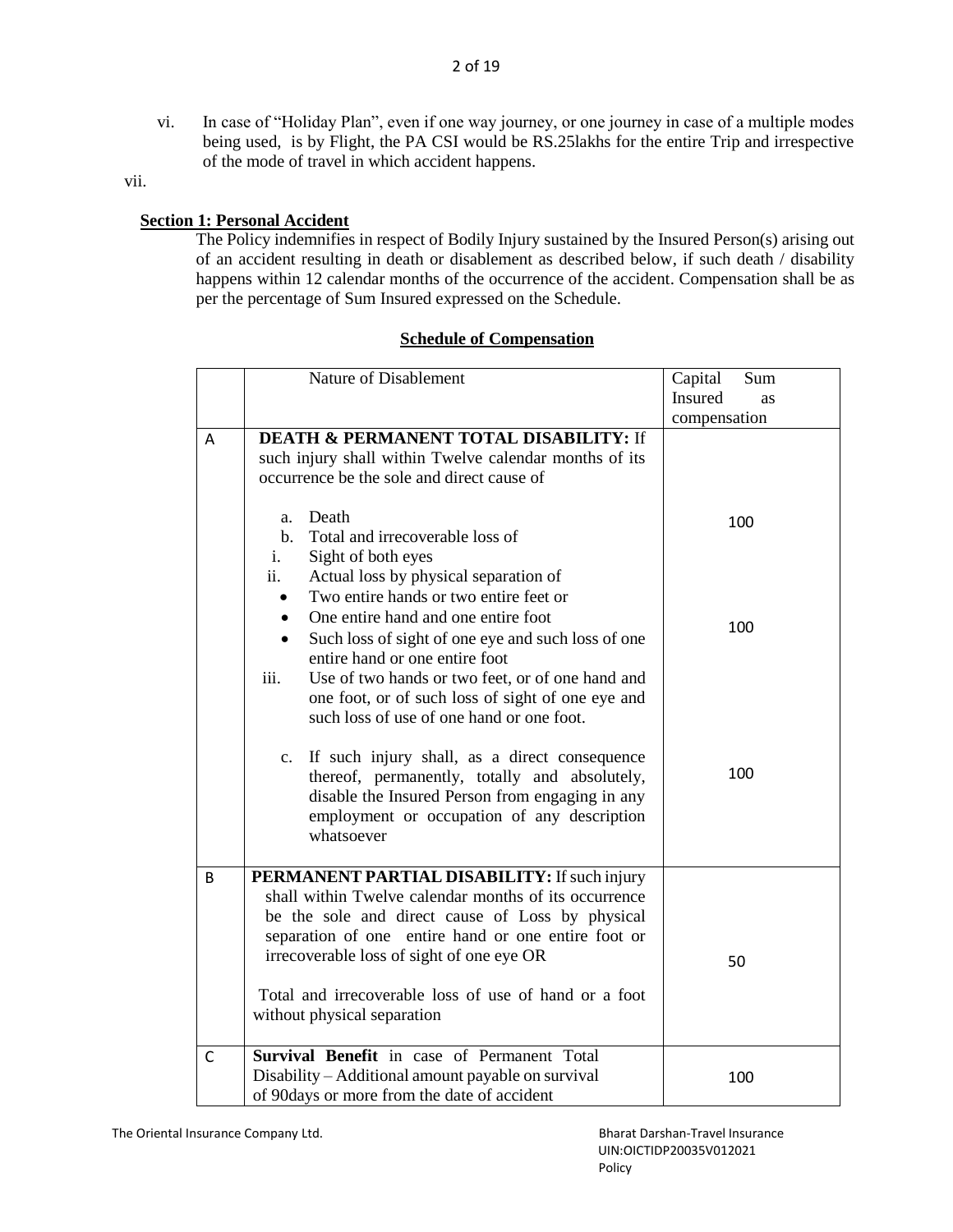# **Exclusions: The Company shall not be liable under this Policy for**

- i. Any payment, in case of more than one claim under the section, during any one Policy Period, by which the maximum liability of the Company would exceed the CSI, except in case where Survival Benefit also becomes payable.
- ii. Payment of compensation in respect of Death or disablement
- *a.* Arising from Intentional self-injury, suicide or attempted suicide
- b. Occurred whilst under the influence of intoxicating liquor or drugs, where such intoxication directly contributes to the insured person's accident.
- c. Directly caused by, contributed to, aggravated or prolonged by childbirth or from pregnancy or in consequence thereof.
- d. Occurred or arising from while Engaging as a professional in aviation or ballooning, speed contests or racing on any kind (other than on foot), bungee jumping, parasailing, parachuting, ski-diving, BASE jumping, paragliding, hang gliding, mountain or rock climbing necessitating the use of guides or ropes, solo climbing, ice climbing, ice canoeing, scuba diving, Caving, cave diving, potholing, abseiling, snowboarding, wave-ski surfing, deep sea diving using hard helmet and breathing apparatus, polo, snow and ice sports and similar other hazardous activities. However, engagement as an amateur in the foregoing or any other adventurous sport, is covered under the Policy.
- iii. Any activity involving military, air force or naval operations, or whilst mounting into, dismounting from or travelling in any aircraft other than as a passenger (fare paying or otherwise), in any duly licensed standard type of aircraft
- iv. If such injury or disablement existed prior to the policy commencement

## **Section 2: Hospitalization arising out of an accident**

- The policy covers reasonable and customary charges in respect of Hospitalization (including Day Care treatment, or a treatment taken in a Day Care Centre) for medically necessary treatment only for injury sustained by the Insured Person(s) (including accidental dental injury) during the policy period due to an accident as defined in the Policy, upto the limit of Sum Insured, as stated in the Schedule, with no sub-limits of room rent, etc. Only Allopathic treatment is covered under the Policy.
	- In respect of and within the Sum Insured limits of hospitalisation, the Policy also covers Post hospitalisation expenses for maximum upto 30days.

## **Section 3: Treatment taken in OPD (Out Patient Department) – necessitated due to accident or following named sickness excluding Dental treatment unless arising out of accident**

The Policy shall indemnify the Insured Person(s) for expenses reasonably incurred for medical treatment taken as an out-patient, on account of an illness specified hereunder or an injury sustained by the Insured Person due to an accident, whilst on trip during the Policy period, upto the limit of Sum Insured, as stated in the Schedule, provided that no hospitalization is involved in the case.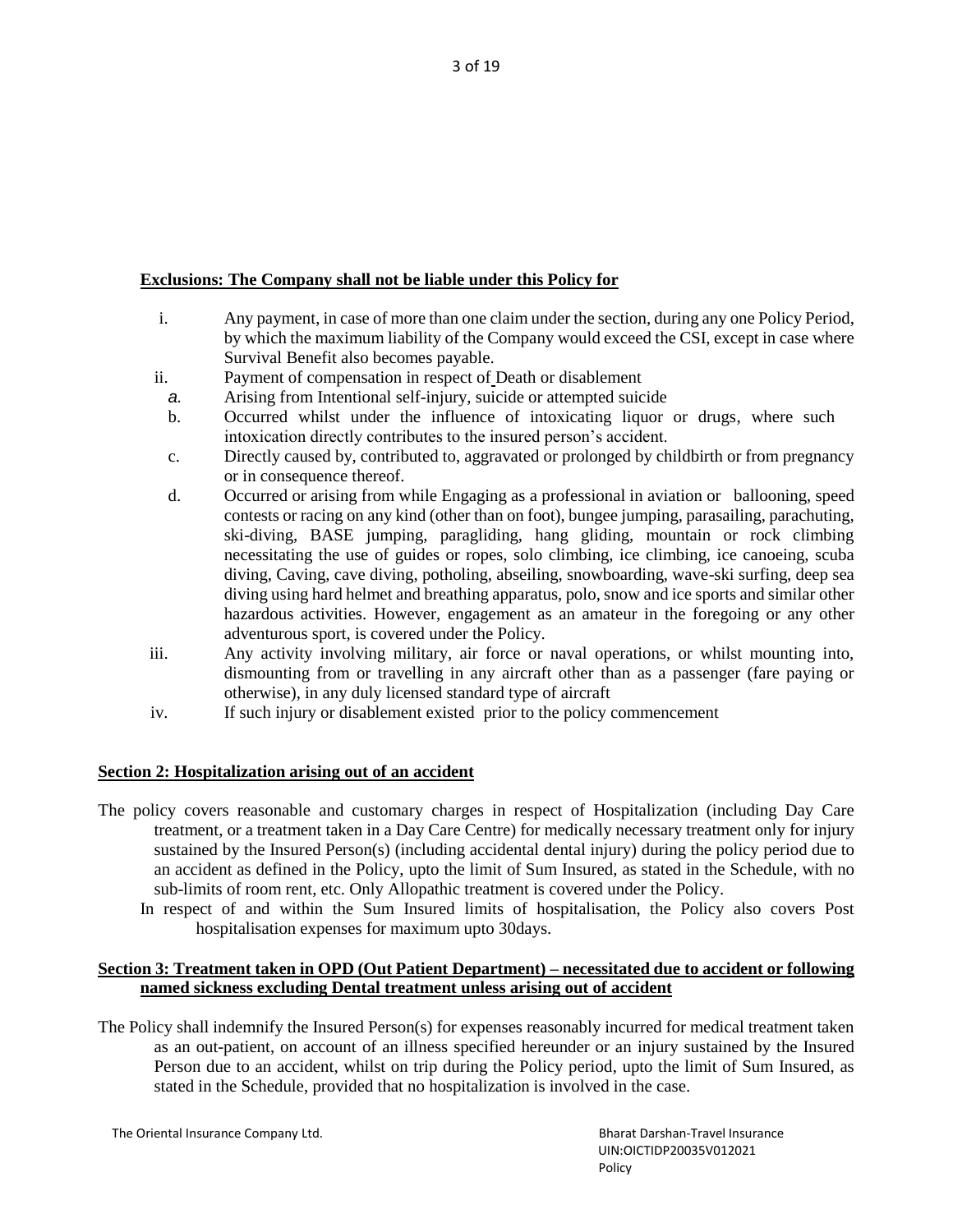The Deductible of Rs.500.shall apply separately to each insured event and shall be borne by the Insured Person. No claim will be paid that is less than the Deductible.

## **Specified Illnesses**

- i. Altitude Sickness
- ii. Motion Sickness
- iii. Food poisoning
- iv. Cholera
- v. Diarrhea
- vi. Bug-bite
- vii. Animal Bite

# **Exclusions to Sections 2 and 3**

- The Company shall not be liable to make any payment under this policy in respect of any expense whatsoever incurred by any Insured Person in connection with or in respect of:
	- i. Hospitalisation due to an illness / disease and pre-hospitalisation expenses
	- ii. Any treatment which was not medically necessary
	- iii. Any Plastic or cosmetic surgery, dental treatment or surgery of any kind other than as may be necessitated due to an accident
	- iv. Stem cell implantation / surgery
	- v. All non-medical expenses (the list is given at the end of the Policy), Personal comfort and convenience items or services, wi-fi/internet charges telephone, television, Ayah / barber or beauty services, diet charges, baby food, cosmetics, napkins, toiletry items, guest services, Private nursing charges, Referral fee to family doctors.
- vi. Unproven and /or experimental procedure or treatment, acupressure, acupuncture, magnetic therapies.
- vii. Any health check-up or examination or measures primarily carried out for diagnostic or investigative reasons for any purpose other than treatment related to an accident or the illnesses mentioned under section 3 above.
- viii. Deductible of rupees Five hundred in respect of claim under section-3.

# **Section 4: Loss of Checked-in Baggage**

- The Company shall pay a lump-sum, as stated in the Schedule, in case of loss of his Checked-in Baggage, whilst in the custody of the Airline during the journey period. The coverage shall commence from the time the Checked-in Baggage is entrusted to the Airline and a receipt obtained, and shall cease on delivery of the Checked-in Baggage to the Insured Person.
- If subsequent to the claim payment, the Checked-in Baggage is delivered to the Insured Person, liability of the Company shall be limited to that under section-5 in respect of delay of checked-in-baggage.

# **Conditions Precedent to liability:**

i. In the event of loss of Checked-in Baggage whilst in the custody of an airline, Non-delivery certificate / any other document confirming such loss, must be obtained from the airline immediately upon discovery of the loss; and submitted to the Company.

## **Exclusions:**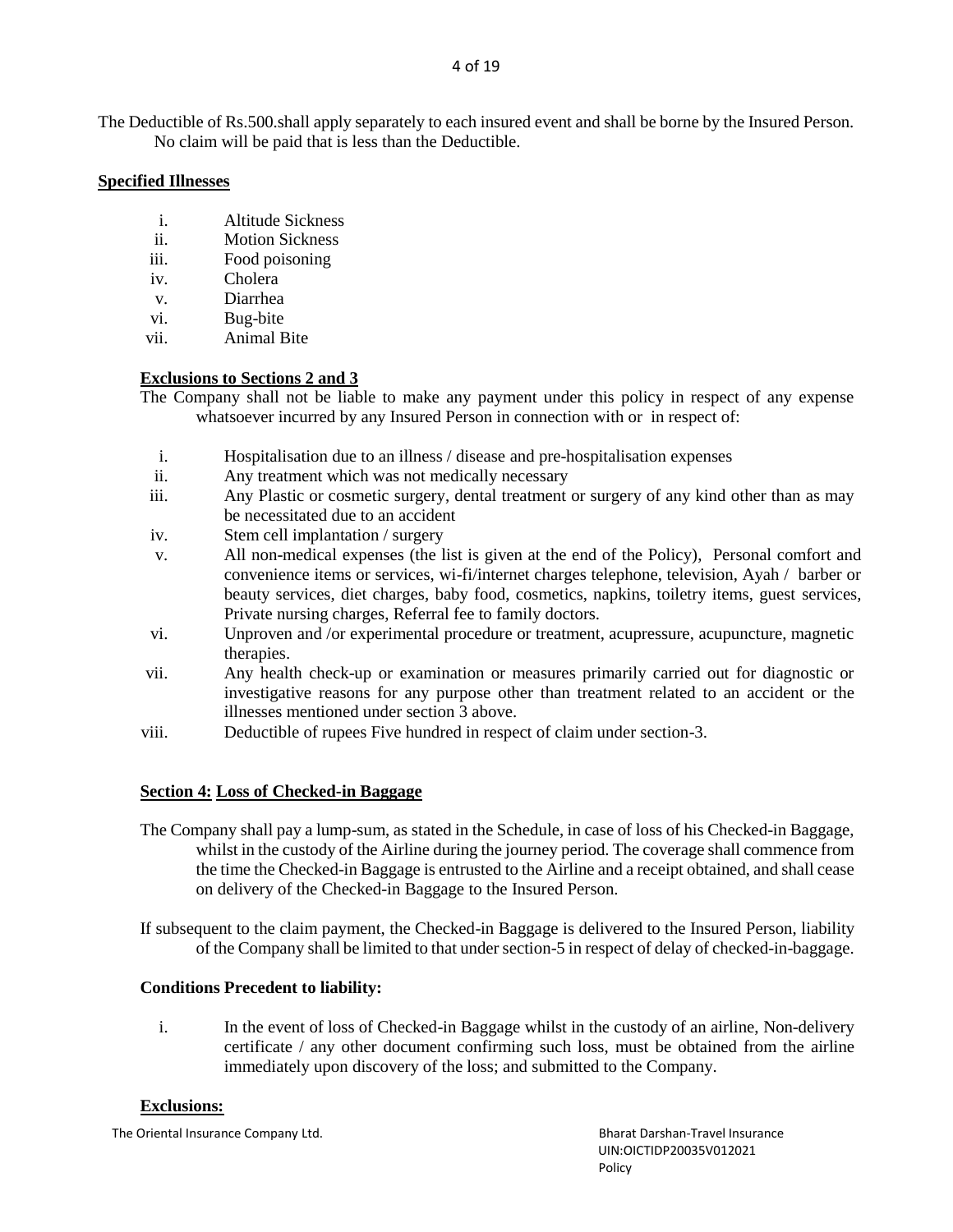The Company shall not be liable in respect of any loss of or in connection with:

- i. Losses arising from delay, detention, confiscation by Airline / customs officials or other public authorities
- ii. Damage to the baggage or the contents thereof
- iii. Loss of contents of the baggage

## **Section 5: Delay of Checked-in Baggage**

- The Company shall pay a lump-sum, as stated in the Schedule, in case the delivery of the Checked-in-Baggage is delayed by 12hours or more from the scheduled time or actual time of arrival of the Aircraft; provided that:
	- i. There is delay in the delivery of the Checked-in-Baggages attached to the ticket / Boarding Pass of the Insured Person
	- ii. Company shall not be liable for delay due to detention / confiscation by the Airline / Customs / Police authorities/ Government Agencies.
- iii. Proof of delay obtained from the Airlines is to be submitted to the Company.

# **Exclusions:**

The Company shall not be liable in respect of:

- iv. Delay in delivery of the Checked-In Baggage arising out of and resulting from delay, detention, confiscation by Airline / customs officials or other public authorities
- i. Delay attributable to damage to Checked-In Baggage or contents thereof warranting an examined delivery by the Airline.

## **Section 6: Delay of Common Carrier**

- The Company shall pay a lump-sum, as stated in the Schedule, if the Insured Person's Common Carrier, for which the tickets have been booked in advance and departure of which is delayed by continuous hours as mentioned below, due to following reasons:
	- i. Delay due to Strike or other on-the-job action by employees of a Scheduled Airlines /Train/Bus, water transportation to be used by the Insured Person
- ii. Delay of a Scheduled Airlines / Train / Bus, water transportation. due to storm, tempest, flood, inundation, Earthquake, terrorism, other acts of God including Fog.
- iii. Delay caused by Equipment failure of a Scheduled Airlines / Train / Bus, water transportation
- iv. Delay as below
	- i. Flight Delay: 06 hours or more
	- ii. Bus / water transportation Delay: 03 hours or more
	- iii. Train Delay: 08 hours or more

## **Exclusions:**

The Company shall not be liable in respect of any delay.

i. caused by Strike or Industrial action which was known to exist (that which has been reported in Media- print and electronic and are available in Public domain) at the time of booking the tickets.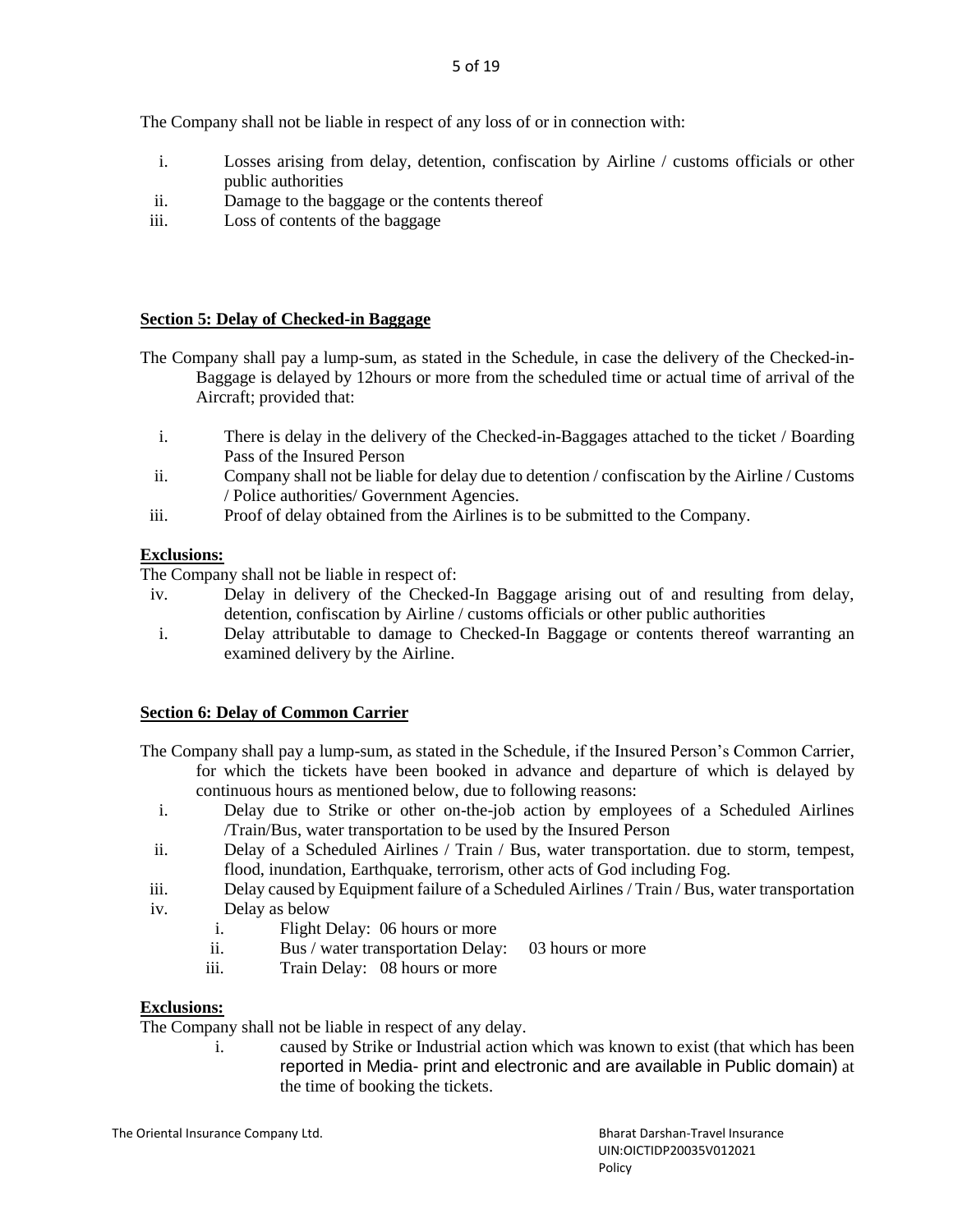ii. If the Common Carrier is taken out of service on the instructions of the Civil Aviation Authority or similar other authority, to the extent of any compensation received from the concerned Airlines

## **Section 7: Trip Cancellation, Trip deferment & Trip Curtailment – Reimbursement of pre-booked travel and accommodation expenses**

- To the extent of coverage under this section, the Company shall be on risk from the date and time of receipt of premium.
- The Company shall indemnify the Insured person, upto the section Sum Insured stated in the Schedule, in respect of
	- i. non-refundable advance money paid towards hotel booking charges
	- ii. non-refundable/forfeited charges or the difference between the amount (including Tatkal charges, if any) incurred towards booking of new tickets by the same class and mode of Travel and the refunds receivable in lieu of the cancelled tickets, as the case may be,

in case of unavoidable cancellation / deferment / curtailment of the Trip - being necessitated due to

- a. death, or serious injury requiring hospitalisation of the Insured / Insured Person or immediate family member(s), that occurred after the receipt of premium.
- b. strike or industrial action by the employee of the Carrier
- c. sudden or unforeseen breakdown of the Carrier's equipment
- d. Act of God: Storm, Tempest, Flood, inundation and other acts of God, whether actual or a published warning by Government Meteorological department and terrorism; provided that the perils operate at and in the vicinity of the city of residence, or place of origin of Trip, or place of destination or any intermediate place which is part of the itinerary.

For the purpose of this section, immediate family member shall mean following relatives of the Insured:

- a. Spouse
- b. children-natural born, step or legally adopted
- c. siblings, i.e children of parents or of parents-in-law
- d. Parents
- e. parents-in-law

#### **Conditions:**

- a. In case of Curtailment of the Trip resulting in cutting short the Trip, the tickets to the place of origin of the Trip by the same class and mode of Travel shall be considered.
- b. With respect to coverage under this section, if tickets are not available for the same class and/or mode of travel for which tickets had been bought, maximum liability of the Company shall be the Schedule fare (including Government Taxes and booking charges) for that particular mode and class of travel plus 25% of the same.

#### **Exclusion:**

i. Cancellation caused by Strike or Industrial action or act of God perils which was known to exist at the time of booking the tickets.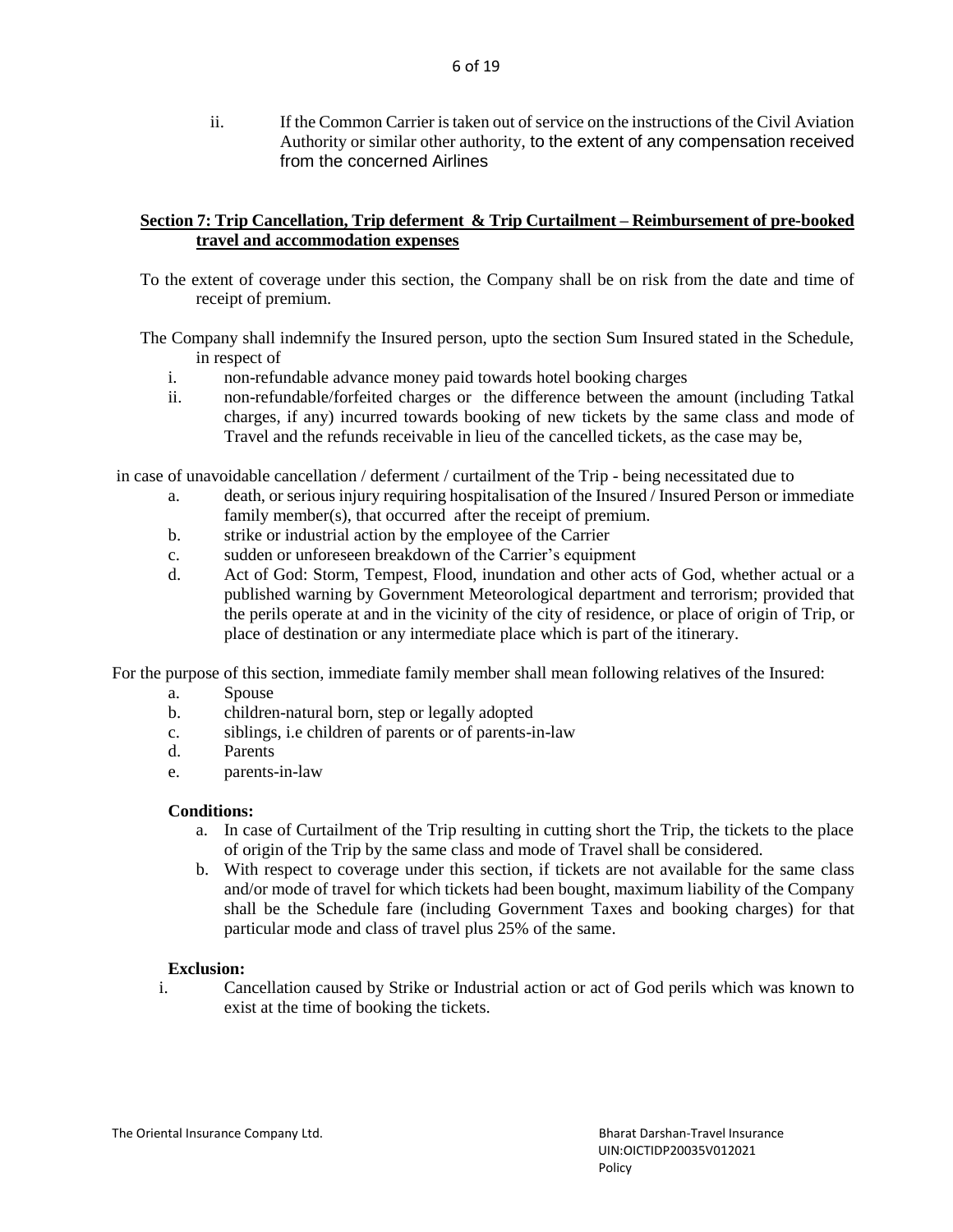## **Section 8: Hijack Distress Compensation**

The Company shall pay a lump-sum, as stated in the Schedule, if the Common Carrier (Flight / Train / Bus, water transportation) in which the Insured Person is travelling as a fare paying passenger within India, gets hijacked.

# **Exclusion:**

i. The Company shall not be liable under the Policy if the Insured Person shall be involved either as the principal or accessory or otherwise in the Hijack.

# **Section 9: Personal Legal liability**

- The Company shall pay upto the section limit specified in the Schedule if the Insured Person in his private capacity becomes legally liable to pay for accidental bodily injury to Third Parties or accidental damages to Third Party properties, arising from an incident during the covered trip. The Company will also pay all costs, fees and expenses incurred with their prior consent in the defence or settlement of any claim made against the Insured Person, provided such claim(s) is a subject of indemnity by the Policy. Further subject to:
	- i. Appointment of Lawyer / Advocate is with the written consent of the Company
	- ii. No claim arising from Employer's or Contractual liability shall be paid.
- iii. No claim arising from liability to any member of the Insured Person's family, travelling companion, friend or colleague, shall be paid.
- iv. No claim shall be paid for any liability arising directly or indirectly from or due to:
	- a. Animals belonging to the Insured Person or in their care, custody or control
	- b. Pursuit of a trade, business or profession, employment or occupation.
	- c. Supply of goods and/or services
	- d. Ownership, possession or use of vehicles, aircraft, watercraft, or use of firearms.
	- e. Engagement or involvement in adventure sport as a Professional.
	- f. Any form of ownership or occupation of land or building (other than occupation only of any temporary stay whilst on the trip)

# **3. DEFINITIONS**:

- i. **Accident**: is a sudden, unforeseen and involuntary event caused by external, visible and violent means.
- ii. **Checked-in-Baggage:** means the baggage handed over by the Insured Person and accepted by Domestic Airlines within India for transportation in the same mode of conveyance as the Insured Person travels and for which the Airlines has issued a baggage receipt.
- iii. **Common Carrier:** means the mode of travel (Airline, Railways, Bus, or water borne vesselincluding inland water ways), operating under license issued by the appropriate Authority for the purpose of transportation of passengers; and for which the Insured / Insured person has a valid travel ticket.
- iv. **Condition Precedent**: means a policy term or condition upon which the Insurer's liability under the policy is conditional.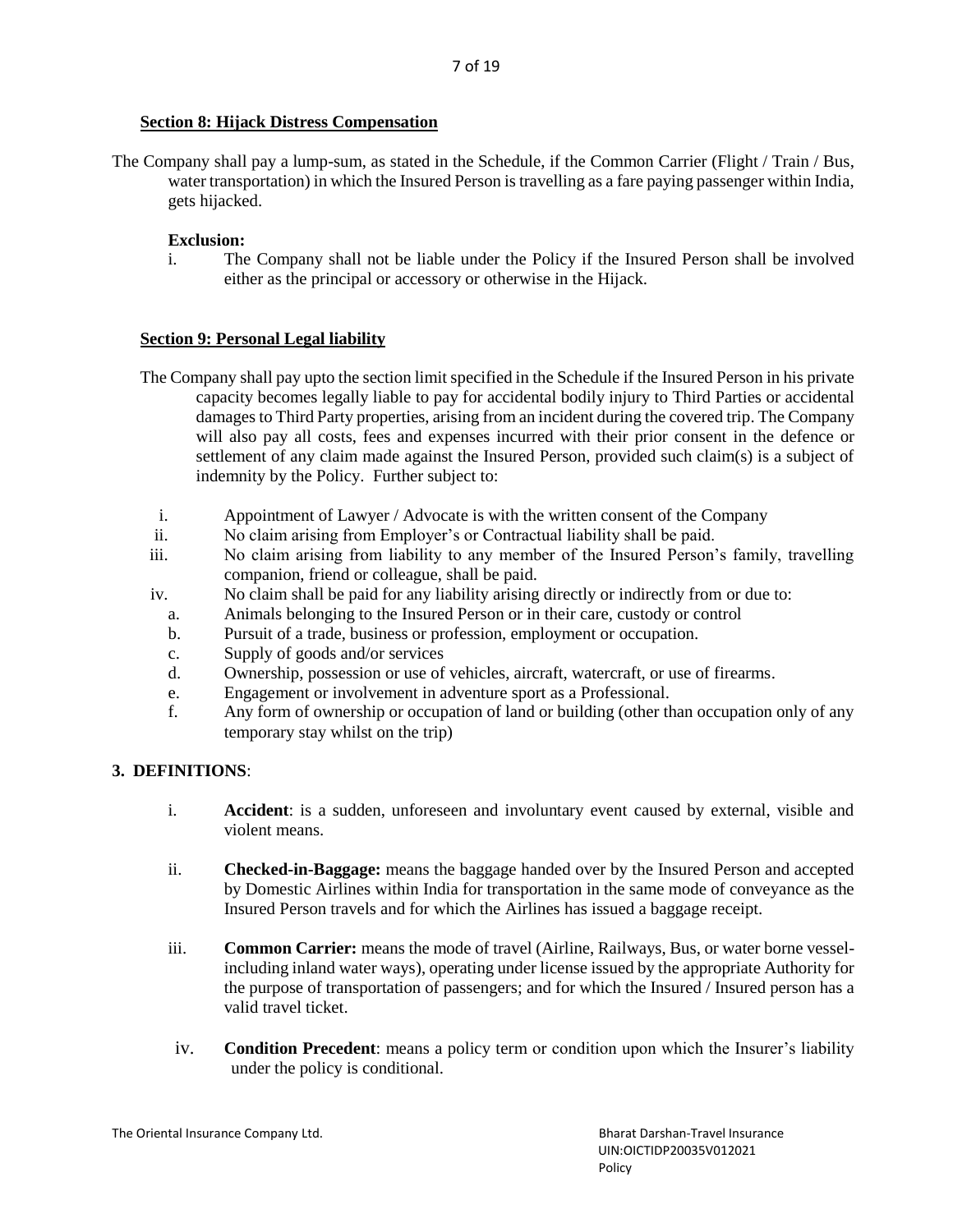- v. **Day Care Centre**: means any institution established for day care treatment of illness and /or injuries OR a medical set -up within a hospital and which has been registered with the local authorities, wherever applicable, and is under the supervision of a registered and qualified medical practitioner AND must comply with all minimum criteria as under:
- a. has qualified nursing staff under its employment,
- b. has qualified medical practitioner (s) in charge,
- c. has a fully equipped operation theatre of its own, where surgical procedures are carried out
- d. maintains daily records of patients and will make these accessible to the Insurance company's authorized personnel.
	- vi. **Day Care Treatment**: means medical treatment, and/or surgical procedure which is:
	- a. undertaken under General or Local Anesthesia in a hospital/day care centre in less than 24 hours because of technological advancement, and
	- b. which would have otherwise required a hospitalization of more than 24 hours. Treatments normally taken on an out-patient basis is not included in the scope of this definition.
	- vii. **Deductible:** is a cost sharing requirement under a health insurance policy that provides that the insurer will not be liable for a specified rupee amount in case of indemnity policies, and for a specified number of days/hours in case of hospital cash policies which will apply before any benefits are payable by the insurer. A deductible does not reduce the Sum Insured.
	- viii. **Dental Treatment:** means a treatment related to teeth or structures supporting teeth including examinations, fillings (where appropriate), crowns, extractions and surgery.
	- ix. **Disclosure to Information norm:** The policy shall be void and all premium paid thereon shall be forfeited to the Company in the event of misrepresentation, mis-description or nondisclosure of any material fact.
	- x. **Family:** consists of the Insured, and /or any one or more of the family members as mentioned below:
- a. legally wedded spouse.
- b. Children- natural, step-children or legally adopted, above the age of six months, but not exceeding the age of 25yeras
	- xi. **Hospital/Nursing Home:** means any institution established for in- patient care and day care treatment of illness and / or injuries and which has been registered as a hospital with the local authorities under the Clinical Establishments (Registration and Regulation) Act, 2010 or under the enactments specified under the Schedule of Section 56(1) of the said Act OR complies with all minimum criteria as under:
- a. has qualified nursing staff under its employment round the clock;
- b. has at least 10 inpatient beds, in towns having a population of less than 10,00,000 and 15 inpatient beds in all other places;
- c. has qualified medical practitioner (s) in charge round the clock;
- d. has a fully equipped operation theatre of its own where surgical procedures are carried out
- e. maintains daily records of patients and makes these accessible to the Insurance company's authorized personnel.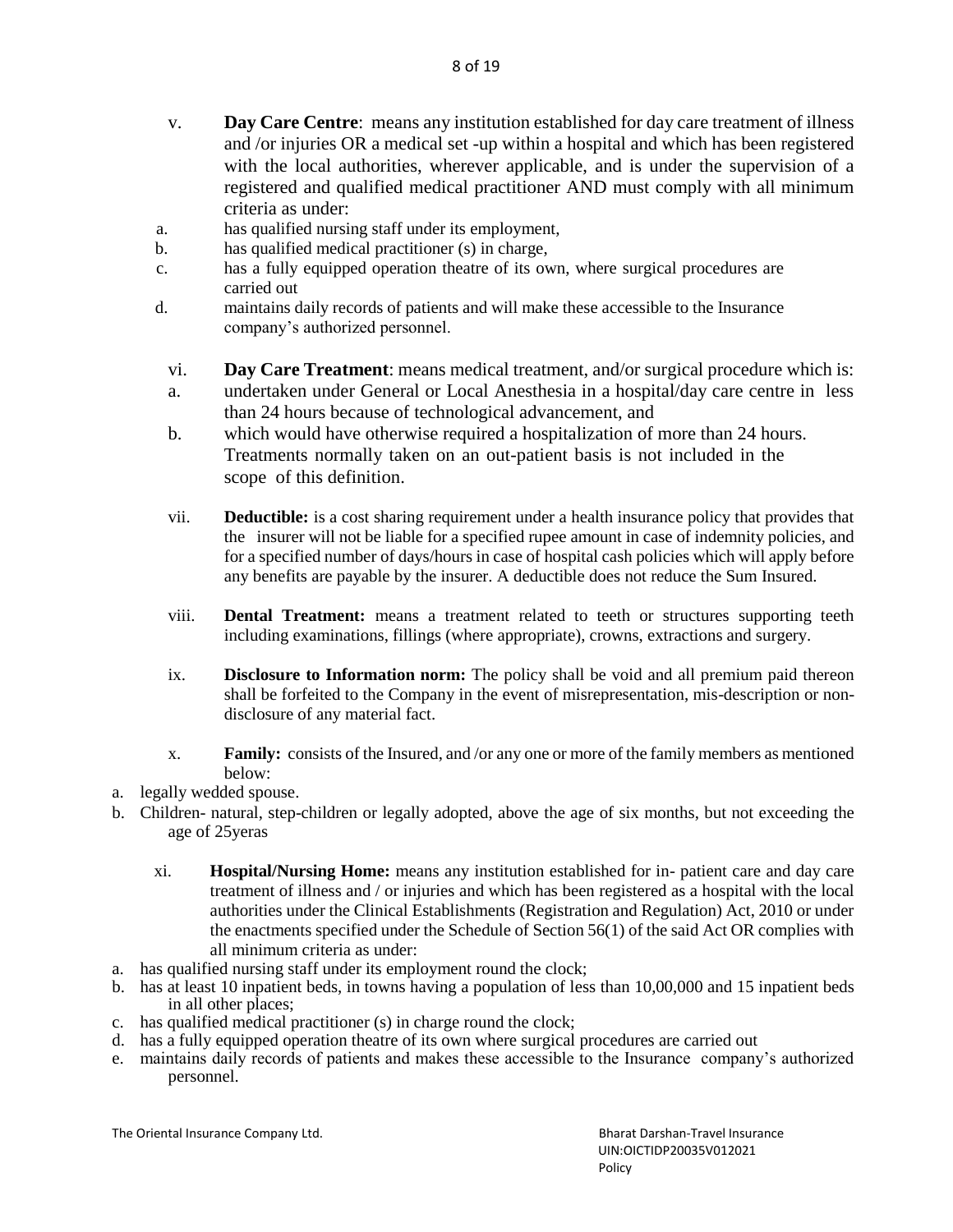- xii. **Hospitalisation:** means admission in a Hospital for a minimum period of twenty four (24) inpatient care consecutive hours except for specified procedures/treatments, where such admission could be for a period of less than 24 consecutive hours.
- xiii. **Illness:** means a sickness or a disease or pathological condition leading to the impairment of normal physiological function which manifests itself during the policy period and requires medical treatment.
- a. Acute condition is a disease, illness or injury that is likely to respond quickly to treatment which aims to return the person to his or her state of health immediately before suffering the disease/ illness/ injury which leads to full recovery.
	- b. Chronic condition is a disease, illness, or injury that has one or more of the following characteristics:
	- i. it needs ongoing or long-term monitoring through consultations, examinations, check-ups, and /or tests
	- ii. it needs ongoing or long-term control or relief of symptoms
	- iii. it requires rehabilitation or to be specially trained to cope with it
	- iv. it continues indefinitely
	- v. it comes back or is likely to come back.
		- xiv. **Injury:** means accidental physical bodily harm (excluding illness or disease) solely and directly caused by external, violent and visible and evident means which is verified and certified by a Medical Practitioner.
		- xv. **Insured Person**: means Person(s) named as Insured Person(s) on the schedule of the Policy.
		- xvi. **IRDAI**: is Insurance Regulatory and Development Authority of India, and regulates the insurance business in India.
		- xvii. **Medical Advice**: means any consultation or advice from a Medical Practitioner including the issue of any prescription or follow-up prescription.
		- xviii. **Medical Expenses:** means those expenses that an Insured Person has necessarily and actually incurred for medical treatment on account of illness or Accident on the advice of a Medical Practitioner, as long as these are no more than would have been payable if the Insured Person had not been insured and no more than other hospitals or doctors in the same locality would have charged for the same medical treatment.
		- xix. **Medically Necessary Treatment**: Medically necessary treatment means any treatment, tests, medication, or stay in hospital or part of a stay in hospital which:
- a. is required for the medical management of the illness or injury suffered by the insured;
- b. must not exceed the level of care necessary to provide safe, adequate and appropriate medical care in scope, duration, or intensity;
- c. must have been prescribed by a medical practitioner;
- d. must conform to the professional standards widely accepted in international medical practice or by the medical community in India.
	- xx. **Medical Practitioner:** means a person who holds a valid registration from the Medical Council of any state or Medical Council of India or Council for Indian Medicine or for Homeopathy set up by the Government of India or a State Government and is thereby entitled to practice medicine within its jurisdiction; and is acting within the scope and jurisdiction of license.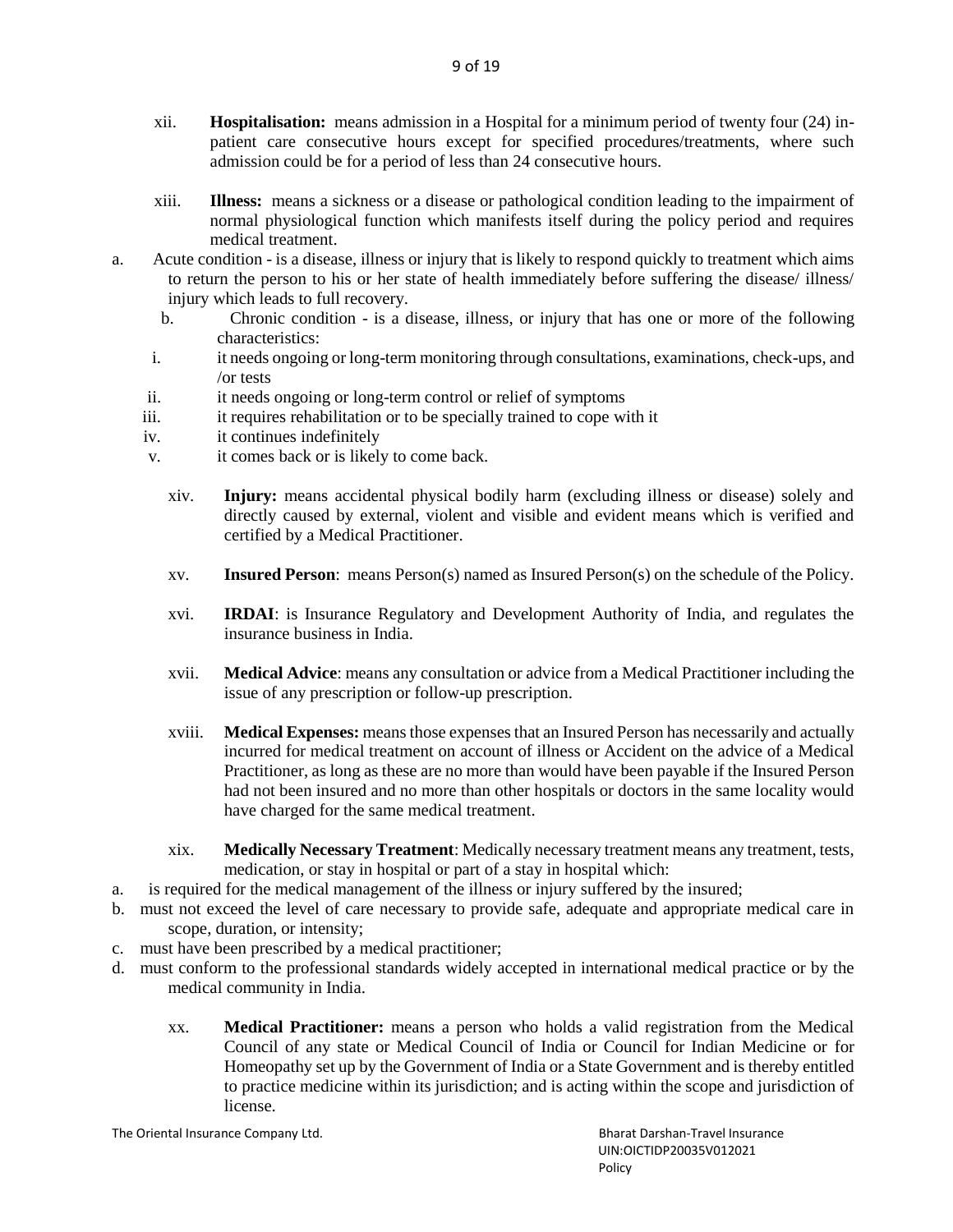- xxi. **Notification of Claim**: means the process of intimating a claim to the through any of the recognized modes of communication.
- xxii. **Out-Patient Treatment**: is one in which the Insured visits a clinic/Hospital or associated facility like a consultation room for diagnosis and treatment based on the advice of a Medical Practitioner. The Insured is not admitted as a day care or in-patient.
- xxiii. **Post-Hospitalisation Medical Expenses**: means medical expenses incurred during predefined number of days immediately after the insured person is discharged from the hospital, provided that:
- i. Such Medical Expenses are for the same condition for which the Insured Person's Hospitalisation was required, and
- ii. The In-patient Hospitalization claim for such Hospitalization is admissible by the Insurance Company.
	- xxiv. **Policy Period:** means the period of coverage as mentioned in the schedule
	- xxv. **Reasonable and Customary Charges:** means the charges for services or supplies, which are the standard charges for the specific provider and consistent with the prevailing charges in the geographical area for identical or similar services, taking into account the nature of the illness / injury involved
	- xxvi. **Subrogation**: means the right of the insurer to assume the rights of the insured person to recover expenses paid out under the policy that may be recovered from any other source.
	- xxvii. **Sum Insured**: The maximum cover for a policy year, above the chosen Deductible, as opted by the Insured Person at the time of taking the Policy.
	- xxviii. **Trip:** shall mean and include all domestic journeys within the borders of India and shall mean to commence from the city of Residence / any other place eg.his office (as stated in the Schedule) in India; and return back to that same place.
	- xxix. **Unproven/Experimental Treatment:** Treatment including drug experimental therapy, which is not based on established medical practice in India, is treatment experimental or unproven.

# **4. GENERAL EXCLUSIONS**

The Company shall not be liable in respect of any claim relating to or arising from:

- i. Events occurring before the commencement (except as provided under section 7) of or after the completion of the journey / trip, as covered under the Policy.
- ii. Involvement or participation directly or indirectly in any unlawful/illegal or criminal activity; or arising or resulting from insured committing breach of law with criminal intent
- iii. war and warlike occurrence or invasion, acts of foreign enemies, hostilities, civil war, rebellion, insurrection, civil commotion assuming the proportions of or amounting to an uprising, military or usurped power, active participation in riots, confiscation or nationalisation or requisition of or destruction of or damage to property by or under the order of any government or local authority;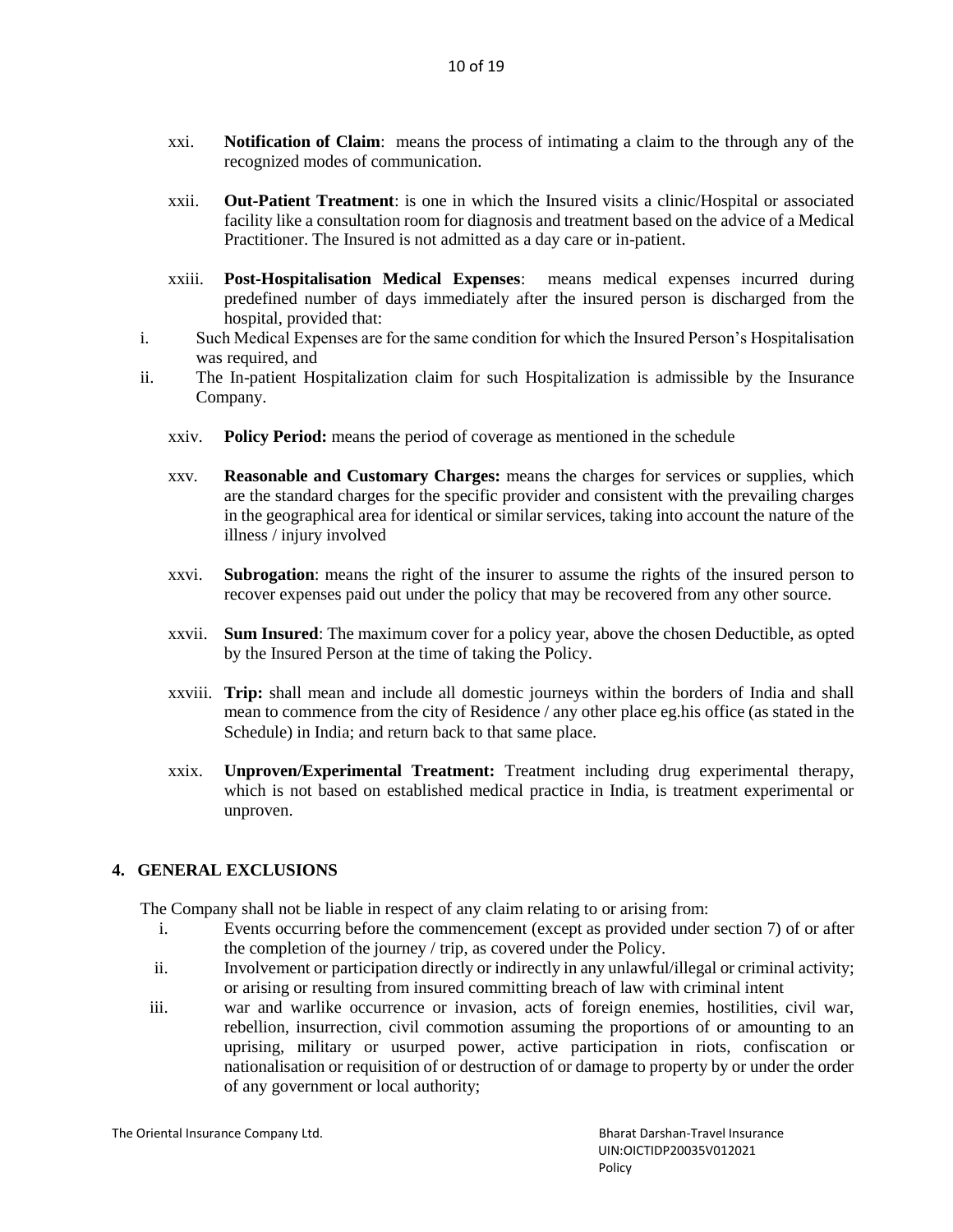- iv. damage to any property or any loss or expense whatsoever resulting or arising from or any consequential loss directly or indirectly caused by or contributed to or arising from:
	- Ionizing radiation or contamination by radioactivity from any nuclear fuel or from any nuclear waste from the combustion of nuclear fuel or
	- The radioactive, toxic, explosive or other hazardous properties of any explosive nuclear assembly or nuclear component thereof.
- v. Any consequential loss

# **5. GENERAL CONDITIONS**

- i. **Entire Contract:** This policy, together with the Schedule and Proposal Form and declaration given by the insured constitute the complete contract.
- ii. **Due Observance and Fulfilment** of the terms, provisions, conditions and endorsements of this policy by the Insured Person in so far as they relate to anything to be done or complied with by the Insured Person shall be condition precedent to any liability of the Company to make any payment under this policy. No waiver of any terms, provisions, conditions and endorsements of this policy shall be valid, unless made in writing and signed by an authorized official of the Company.
- iii.**Material Facts:** The proposer is required to declare all material facts in the Proposal Form / any other document. Any misrepresentation or concealment of material facts shall render the policy void ab initio. A material fact is one which can influence the insurer's judgment to accept or reject the Proposal or the terms of acceptance.
- iv. **Payment of Premium**: The premium under this policy shall be paid in advance. No receipt for premium shall be valid except on the official form of the Company signed by a duly authorized official of the company. Advance premium payment shall be condition precedent to the contract.
- v. **Communication:** Every notice or communication to be given or made under this policy shall be delivered in writing at the address of the policy issuing office as shown in the Schedule.
- vi.**Payment of Premium**: The premium under this policy shall be paid in advance. No receipt for premium shall be valid except on the official form of the Company signed by a duly authorized official of the company. Advance premium payment shall be condition precedent to the contract.

# vii. **PREMIUM DISCOUNTS**

a. **Family Discount: I**f more than one is member of the family is covered under the policy, following discounts on premium are available. Each of the person remains covered, separately and for the full Sum Insured limits.

| Family size | Discount % |
|-------------|------------|
|             |            |
|             |            |
| 4 or more   |            |

The Oriental Insurance Company Ltd. **Bharat Darshan-Travel Insurance** Company Ltd. **Bharat Darshan-Travel Insurance** 

 UIN:OICTIDP20035V012021 en and the contract of the contract of the Policy Policy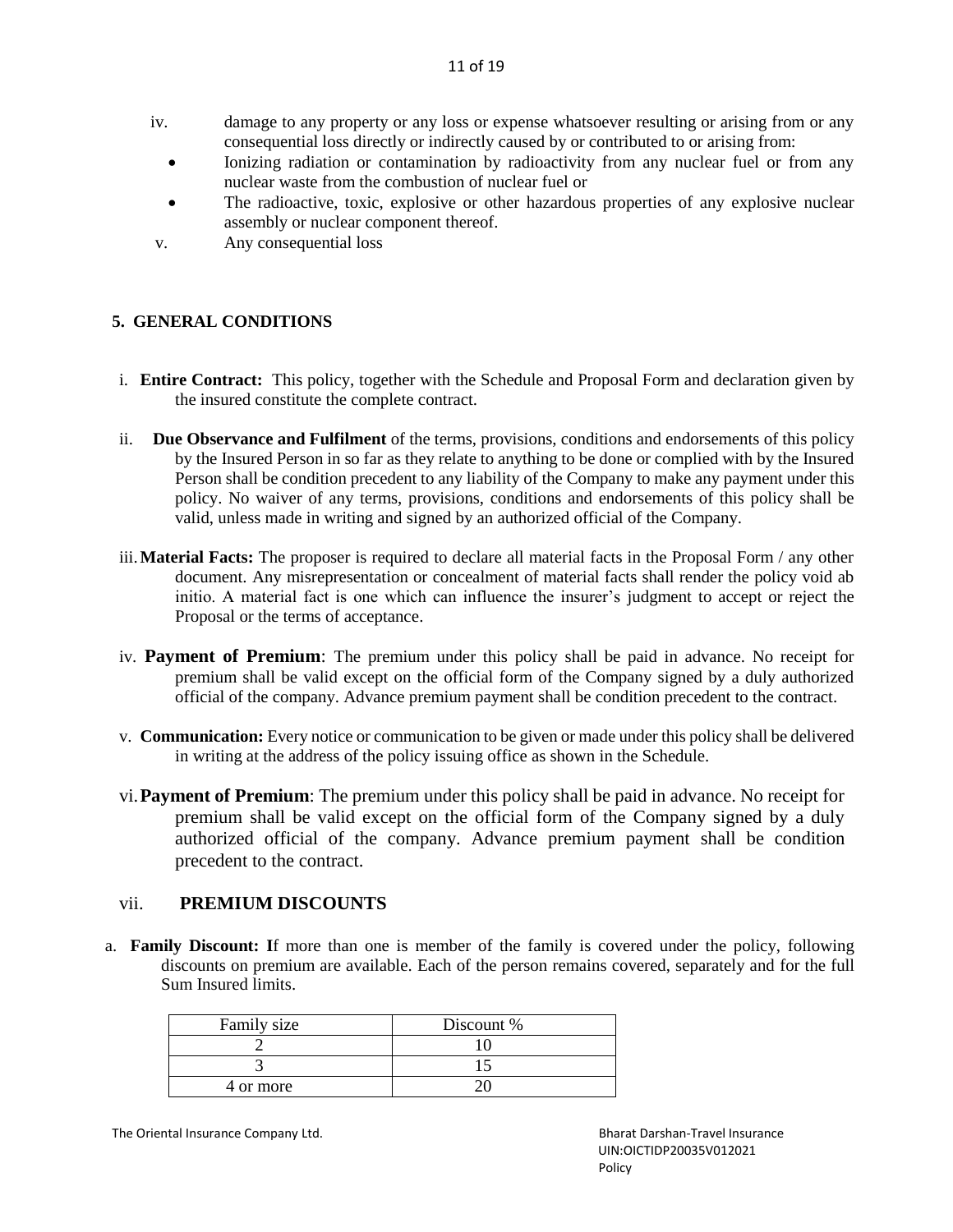- b **Portal Discount: 5%** discount on premium is available if the Policy is taken On-line using our Portal and where no intermediary is involved. This discount is applicable only when this policy is taken the first time.
	- viii. **Policy Period Re-adjustment**: The policy period can be re-adjusted on a written request from the Insured. However, the request for re-adjustment should be received by the Company before the original date of commencement of the Trip, subject to there being no claim reported thereunder.
	- ix. **Claim Intimation:** Any intimation about a claim under the Policy shall be given in within 48 hours of admission but before discharge (in case of hospitalisation); and in all other cases within48 hours of the loss/accident.

## x. **Documents to be submitted in support of claim**

The Insured Person may obtain the treatment as per his/her treating doctor's advice and later on submit the full claim papers to the Company within 15 days of discharge from the Hospital / Nursing Home; and in all other cases within 15 days from the date of loss/accident, for consideration of claim by the Company.

| Section                                                           | Documents required                                                                                       |  |
|-------------------------------------------------------------------|----------------------------------------------------------------------------------------------------------|--|
| 1-Personal Accident                                               |                                                                                                          |  |
| Death<br>a.                                                       | Death Certificate                                                                                        |  |
|                                                                   | Report from the concerned Public / Transport Authority / Media                                           |  |
|                                                                   | Report                                                                                                   |  |
|                                                                   | MLC/FIR/ Post-Mortem Report (where applicable)                                                           |  |
|                                                                   | Treatment papers, where applicable                                                                       |  |
| Disability<br>$\mathbf{b}$ .<br>Permanent<br>(Total & Partial)    | Investigation Reports like laboratory tests, X-Rays, and reports<br>essential for confirmation of injury |  |
|                                                                   | Disability certificate from treating Doctor                                                              |  |
|                                                                   | Disability Certificate issued by the Medical Board, duly                                                 |  |
|                                                                   | constituted by the Central and the State Government.                                                     |  |
|                                                                   | In case of students, certificate issued by District Medical Board                                        |  |
|                                                                   | is also acceptable.                                                                                      |  |
|                                                                   |                                                                                                          |  |
| 2- Hospitalization (including<br>Post Hospitalisation)<br>arising | Original bills, all receipts and discharge certificate / card from<br>the Hospital                       |  |
| out of accident                                                   | Original Cash-memo from the Hospital (s) / chemist (s)                                                   |  |
|                                                                   | supported by proper prescription                                                                         |  |
|                                                                   | Original receipts, and other test reports from radiologist                                               |  |
|                                                                   | including film etc. supported by the note from attending Medical                                         |  |
|                                                                   | Practitioner / Surgeon demanding such tests                                                              |  |
| 3- OPD for injury / specified                                     | Doctor's / Hospital's receipt                                                                            |  |
| sicknesses                                                        | Original Prescription and Pharmacy Bills                                                                 |  |
|                                                                   | Diagnostic Reports (supported by the note from attending                                                 |  |
|                                                                   | Medical Practitioner / Surgeon demanding such tests) $\&$                                                |  |
|                                                                   | Original Bills / receipts                                                                                |  |
|                                                                   |                                                                                                          |  |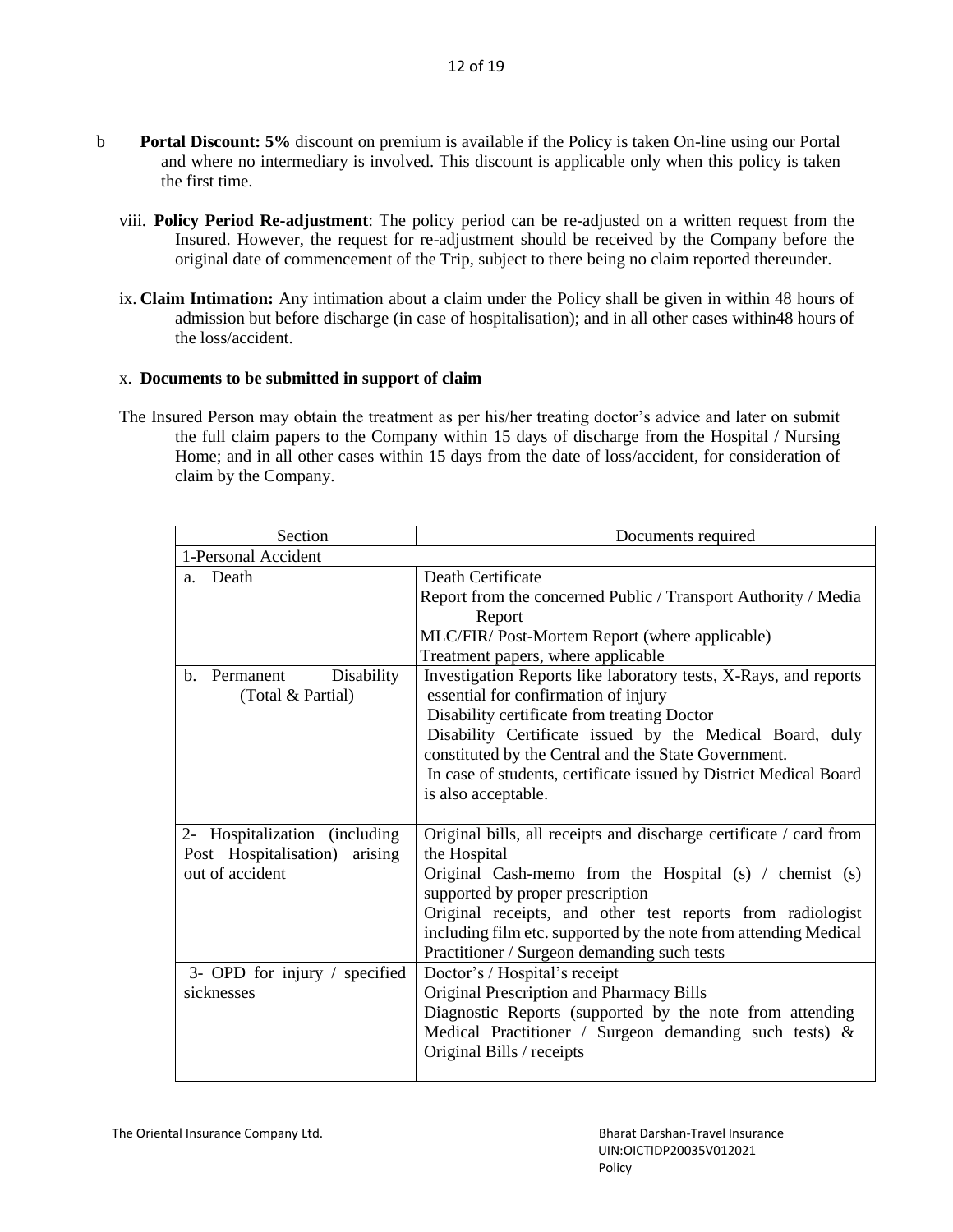| 4- Loss of Checked-in Baggage                                   | Proof of loss checked-in Baggage, eg. non-delivery certificate<br>obtained from the airline or any other proof issued by the<br>concerned airline                                                                                                                                                                        |  |  |
|-----------------------------------------------------------------|--------------------------------------------------------------------------------------------------------------------------------------------------------------------------------------------------------------------------------------------------------------------------------------------------------------------------|--|--|
| of<br>Checked-in<br>$5-$<br>Delay<br><b>Baggage</b>             | Property irregularity certificate obtained from the airline / any<br>other Proof of delay of checked-in Baggage issued by the airline,<br>clearly indicating the actual time of delivery of the baggage or<br>the number of hours by which delivery got delayed.                                                         |  |  |
| 6- Delay of Common Carrier                                      | Confirmation from the Common Carrier of the delay as to the<br>expected time of arrival and the actual time of arrival at the port<br>of delay together with the reasons for delay /Media Report                                                                                                                         |  |  |
| Cancellation<br>$7-Trip$<br>deferment/curtailment               | Documentary proof of such emergency having arisen. Proof can<br>be in the form of proof of hospitalisation /or death, weather<br>Report, Proof from the concerned Transport Authority, as<br>applicable                                                                                                                  |  |  |
| 8-Hijack<br><b>Distress</b><br>Compensation                     | Certificate obtained from the Common Carrier confirming<br>details of travel by the Insured Person;<br>his presence in the aircraft during hijack period $\&$ duration of<br>hijack<br><b>OR</b><br>Report on hijack, alongwith any other proof of the Insured<br>person's presence in the aircraft during hijack period |  |  |
| 9-Pesonal legal Liability                                       | Court Award / out of Court settlement with Company's written<br>consent                                                                                                                                                                                                                                                  |  |  |
| Any other relevant document / information that may be required. |                                                                                                                                                                                                                                                                                                                          |  |  |
|                                                                 | All documents must be duly attested by the Insured person / claimant                                                                                                                                                                                                                                                     |  |  |

## xi. **Claim Settlement & Payment:**

- a. No Sum payable under the Policy shall carry any Interest.
- b. The Company shall be under no liability to make payment in respect of any claim until such time as the Insured has provided to the Company the documents and/or information as sought by the Company and established the quantum of Claim to the satisfaction of the Company.
- c. Where the Insured is incapacitated or unable to give a valid discharge for the claim, the payment shall be made to the Nominee mentioned in the Schedule. In the absence of the Nominee, the Company shall make the payments to the Legal heir / legal representative of the Insured / Insured Person. Any payment made by the Company in good faith shall operate as a complete and effective discharge of the Company's liability in respect of the claim.
- d. All claims shall be paid in Indian Rupees only.
- xii. **Extension:** The Policy period can be extended except in case of claim under Trip cancellation / deferment /curtailment. Otherwise, status of the claim under the existing policy will not affect the extension. There is no limit to the number of extensions that may be taken.
- xiii. **Fraud:** If any claim under this policy shall be in any respect fraudulent or if any fraudulent means or devices are used by the insured or any one acting on the insured's behalf to obtain any benefit, the policy shall stand cancelled forthwith and the premium forfeited.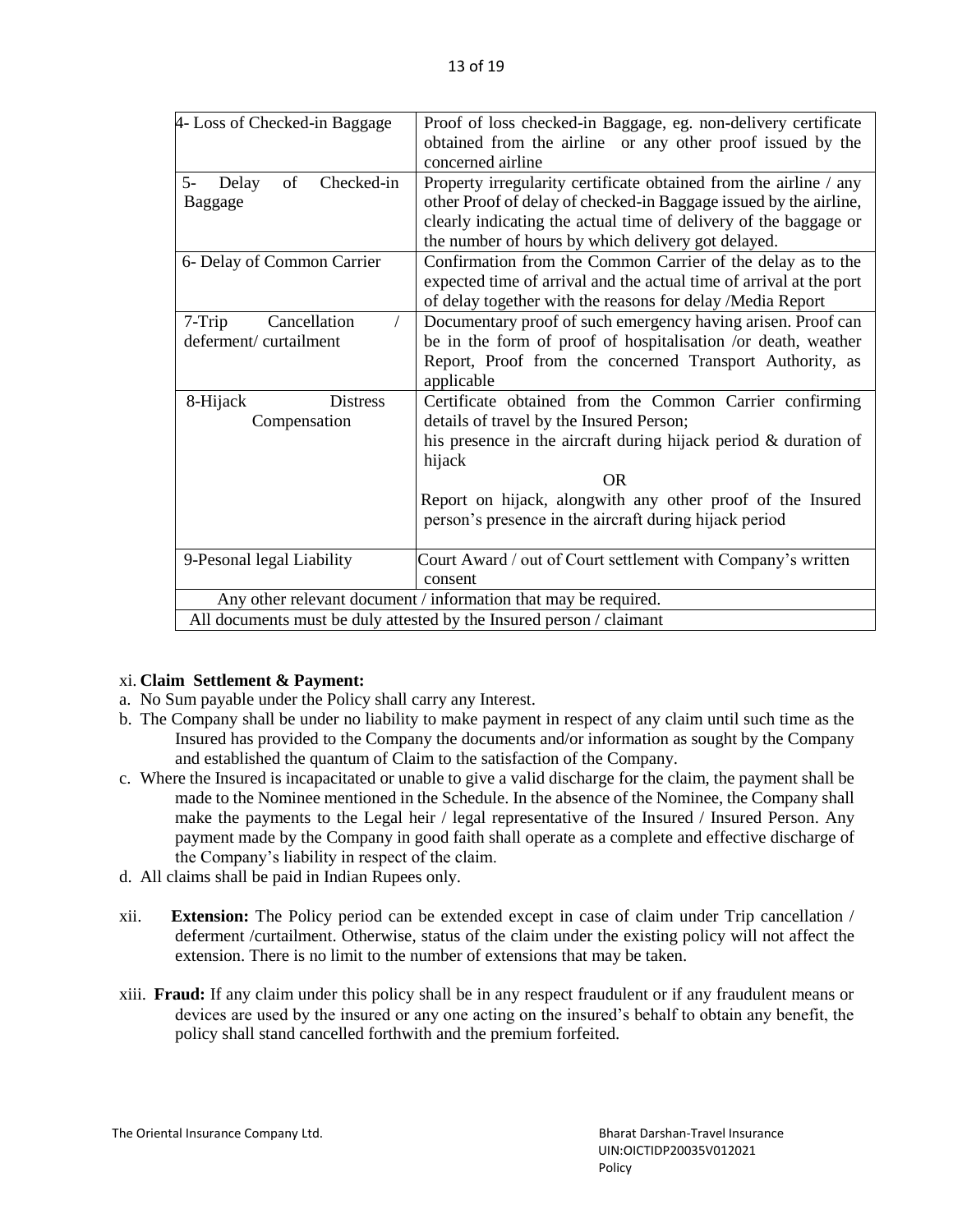## xiv. **Contribution:**

### **XA. In so far as it applies to sections 7 & 9, Contribution, shall apply as below:**

If at the time of any loss or damage happening to the subject matter hereby insured there be any other subsisting insurance or insurances, whether effected by the insured or by any other person on his behalf, covering the same property, the Company shall not be liable to pay or contribute more than its rateable proportion of such loss.

### XB. **In so far as it applies to sections 1,2,3, Contribution, shall apply as below:**

- **Multiple Policies:** (a) In case of multiple policies which provide fixed benefits, on the occurrence of the insured event in accordance with the terms and conditions of the policies, each insurer shall make the claim payments independent of payments received under other similar policies.
- (b) If two or more policies are taken by an insured during a period from one or more insurers to indemnify treatment costs, the insured shall have the right to require a settlement of his claim in terms of any of his policies
	- i. In all such cases, the insurer who has issued the chosen policy, shall be obliged to settle the claim as long as the claim is within the limits of and according to the terms of the chosen policy.
	- ii. The insured having multiple policies has the right to prefer claims from other policy / policies for the amounts disallowed under the earlier chosen policy / policies even if the sum insured is not exhausted
	- iii. If the amount to be claimed exceeds the Sum Insured under a single policy after considering the deductibles or co-pay, the insured shall have the right to choose insurers from whom he wants to claim the balance amount.
	- iv. Where an insured has policies from more than one insurer to cover the same risk on indemnity basis, the insured shall only be indemnified the hospitalisation costs in accordance with the terms and conditions of the chosen policy.
	- xv. **Protection of Policyholders' Interests:** Company shall offer a settlement of claim to the insured / claimant (or convey repudiation, if a claim warrants so) within 30days of receipt of all necessary information / documents. Where the circumstances of a claim warrant an investigation in the opinion of the insurer, it shall initiate and complete such investigation at the earliest, in any case not later than 30days from the date of receipt of last necessary document. In such cases, the claim shall be decided within 45days from the date of receipt of last necessary document. In case of delay beyond stipulated 30/45 days the Company shall be liable to pay interest at a rate which is 2% above the bank rate from the date of receipt of last necessary document to the date of payment of claim.
	- xvi.**Grievance Redressal:** When the Company repudiates a claim if not payable under the policy, the Company shall communicate the reasons for repudiation in writing to the Insured. In case of any grievance related to the policy or a claim thereunder, the Insured shall have the right to appeal / approach the Customer Service Department of the Company at its policy issuing office, concerned Divisional Office, concerned Regional Office or of the Head Office, situated at A-25/27, Asaf Ali Road, New Delhi-110002. E-mail id is *[csd@orientalinsurance.co.in](mailto:csd@orientalinsurance.co.in)*. Exclusive e-mail id for grievance redressal of senior citizens is *[oiclhealthservice@orientalinsurance.co.in](mailto:oiclhealthservice@orientalinsurance.co.in)*.

 If the insured is not satisfied with the reply of the Customer Service department under above, he may register complaint with IRDAI at *[www.igms.irda.gov.in,](http://www.igms.irda.gov.in/)* or at 1800 4254 732; or approach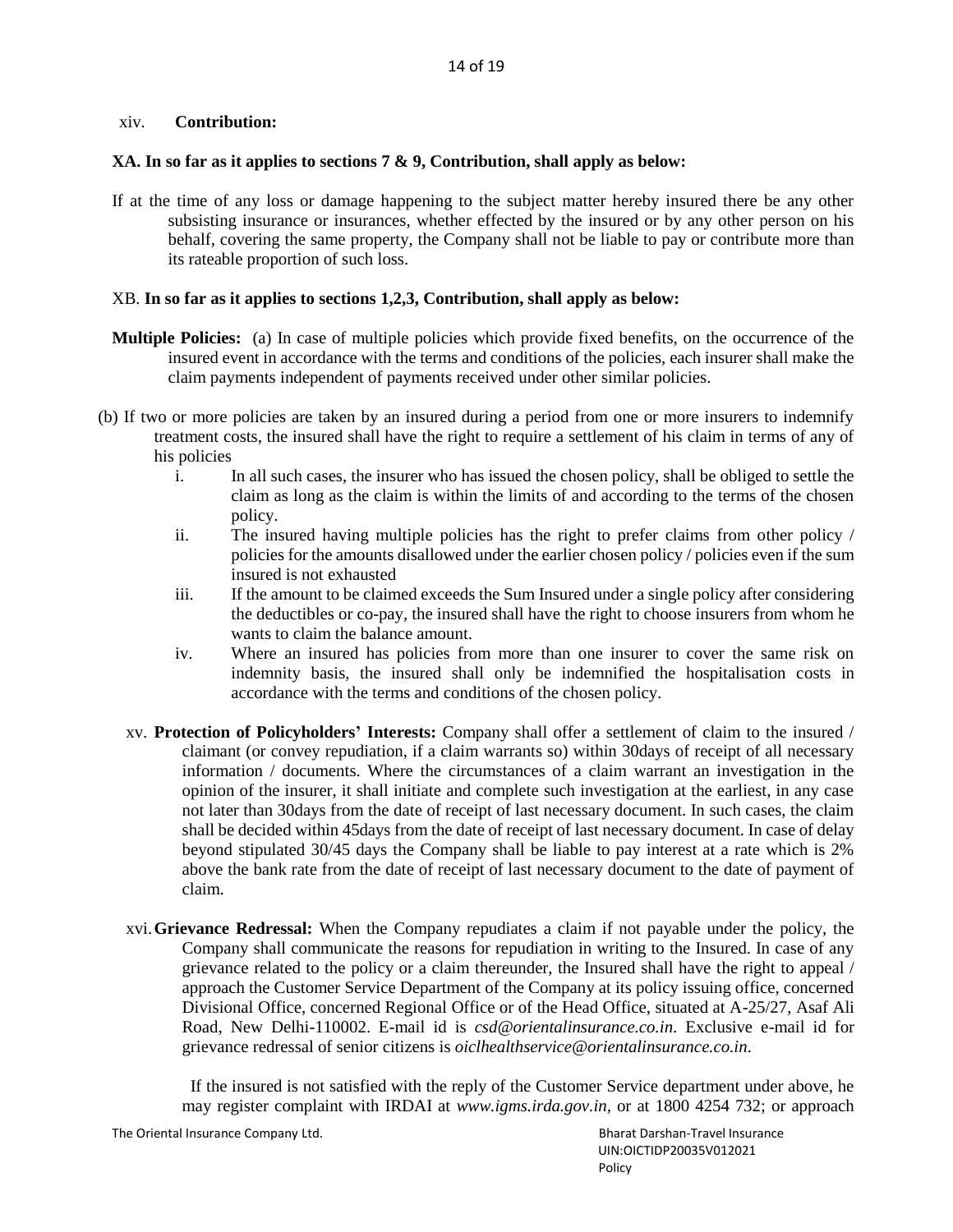Insurance Ombudsman, established by the Central Government for redressal of grievance. The Insurance Ombudsman is empowered to adjudicate on personal line insurance claims upto Rs.30 lakhs. Region-wise list of Ombudsman offices is given at the end of this document.

- xvii. **Arbitration:** If any dispute or difference shall arise as to the quantum to be paid under the policy (liability being otherwise admitted) such difference shall independently of all other questions be referred to the decision of a sole arbitrator to be appointed in writing by the parties; or if they cannot agree upon a single arbitrator within 30 days of any party invoking arbitration, the same shall be referred to a panel of three arbitrators, comprising of two arbitrators, one to be appointed by each of the parties to the dispute/difference and the third arbitrator to be appointed by such two arbitrators and arbitration shall be conducted under and in accordance with the provisions of the Arbitration and Conciliation Act, 1996 as amended from time to time.
	- It is clearly agreed and understood that no difference or dispute shall be referable to arbitration as herein before provided, if the Company has disputed or not accepted liability under or in respect of this policy.
		- It is hereby expressly stipulated and declared that it shall be a condition precedent to any right of action or suit upon this policy that award by such arbitrator/ arbitrators of the amount of the loss or damage shall be first obtained.
- xviii. **Disclaimer of Claim**: If the Company disclaims liability and communicates in writing to the Insured in respect of the claim and such claim has not within 12 calendar months from the date of such disclaimer been made the subject matter of a suit in a Court of law, then the claim shall for all purposes be deemed to have been abandoned and shall not thereafter be recoverable hereunder.
	- xix.**Cancellation Clause:** Company may at any time cancel this Policy (on grounds of fraud, moral hazard, misrepresentation or non-co-operation) by sending an e-mail or an sms. No refund of premium shall be made in such cases except when cancellation is on grounds of non-co-operation, when minimum as given below (in case of cancellation by the Insured) shall be retained.

 The Insured may cancel this policy only before the commencement of the Policy and in such event the Company shall refund the premium paid after retaining a minimum premium as below:

- i. Holiday Plan & Specific Journey Plan (Air): Rs.30+GST
- ii. Specific Journey Other than Air: Rs.10+GST
	- xx. **Change of Address:** Insured must inform the Company immediately in writing of any change in the address.
	- xxi. **Revision in Premium / Terms**: The premium rates are valid only for the Policy period. The Company may revise the premium rates and / or the terms & conditions of the Policy, but only after due approval from IRDAI.
	- xxii. **Product Withdrawal:** This product may be withdrawn in future with due approval of IRDAI. However, in the event of withdrawal of the product, the insured shall be informed of the options available.
	- xxiii. **IRDAI Regulations:** This policy is subject to IRDAI (Protection of policy holders' interest) Regulation, 2017 and Health Insurance Regulations 2016.
	- xxiv. **Jurisdiction:** All disputes or differences under or in relation to the policy shall be determined by the Indian Courts and in accordance with the Indian laws.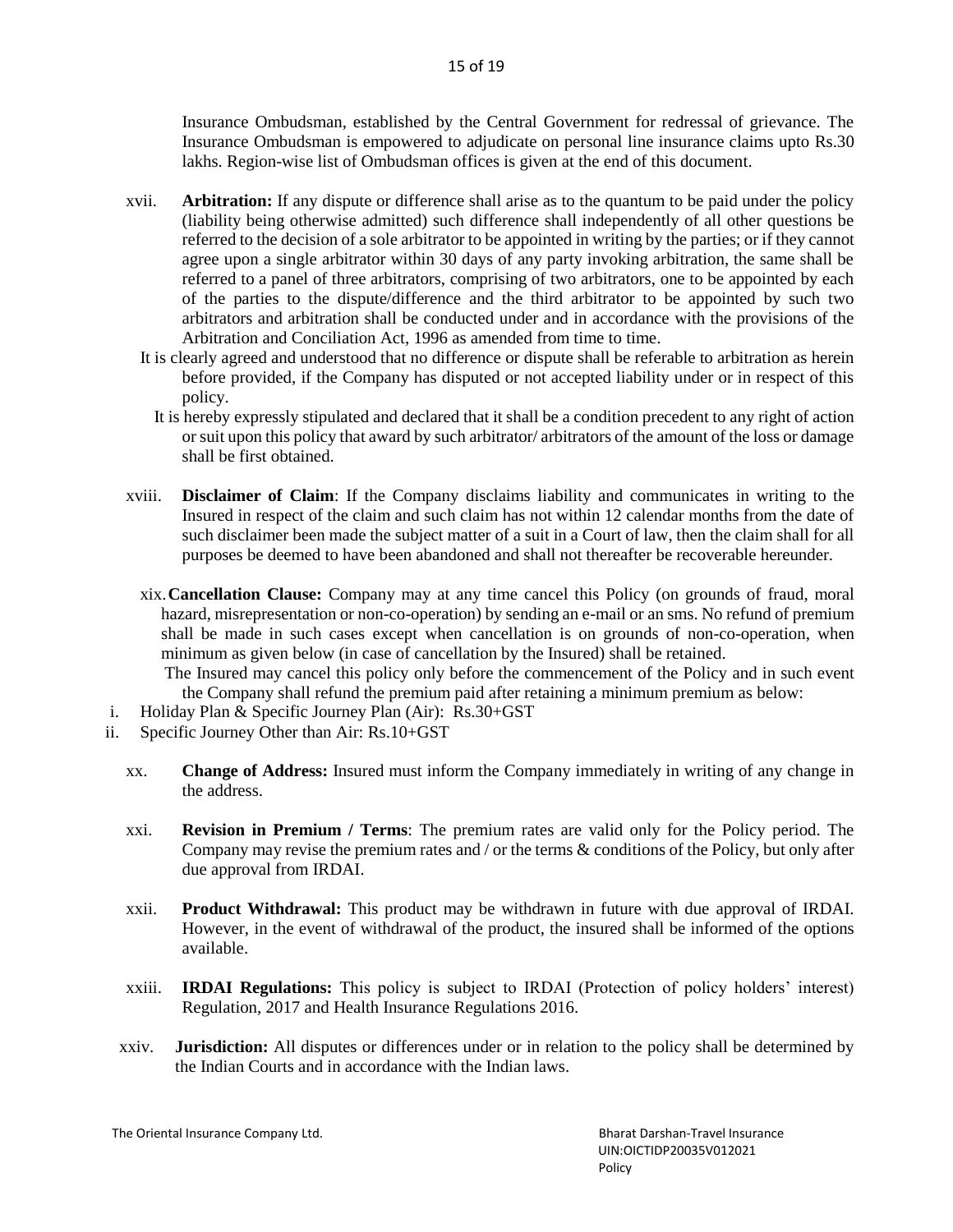- xxv. **Special conditions applicable only** only to policies sold through Travel Agents, Web aggregators and the like**:**
	- i. Following details are to be clearly shown on the Portal / Travel site at the time of buying travel insurance
	- a. Name of "The Oriental Insurance Company Limited" as the Insurer
	- b. Premium amount collected towards travel insurance & Service Tax applicable
	- c. There should be an option given to the prospect to specifically choose whether or not to buy the coverage.
	- d. Where selected to buy, there should be a provision to opt out before conclusion of the transaction.
	- e. Provision to be make visible on the screen the terms & conditions of the travel insurance policy, with the provision of radio button for the prospect's confirmation of having read and understood the same.
		- ii. The master policyholder shall adhere to the norms specified above, in the absence of the same the tie-up arrangement may be cancelled by the Company.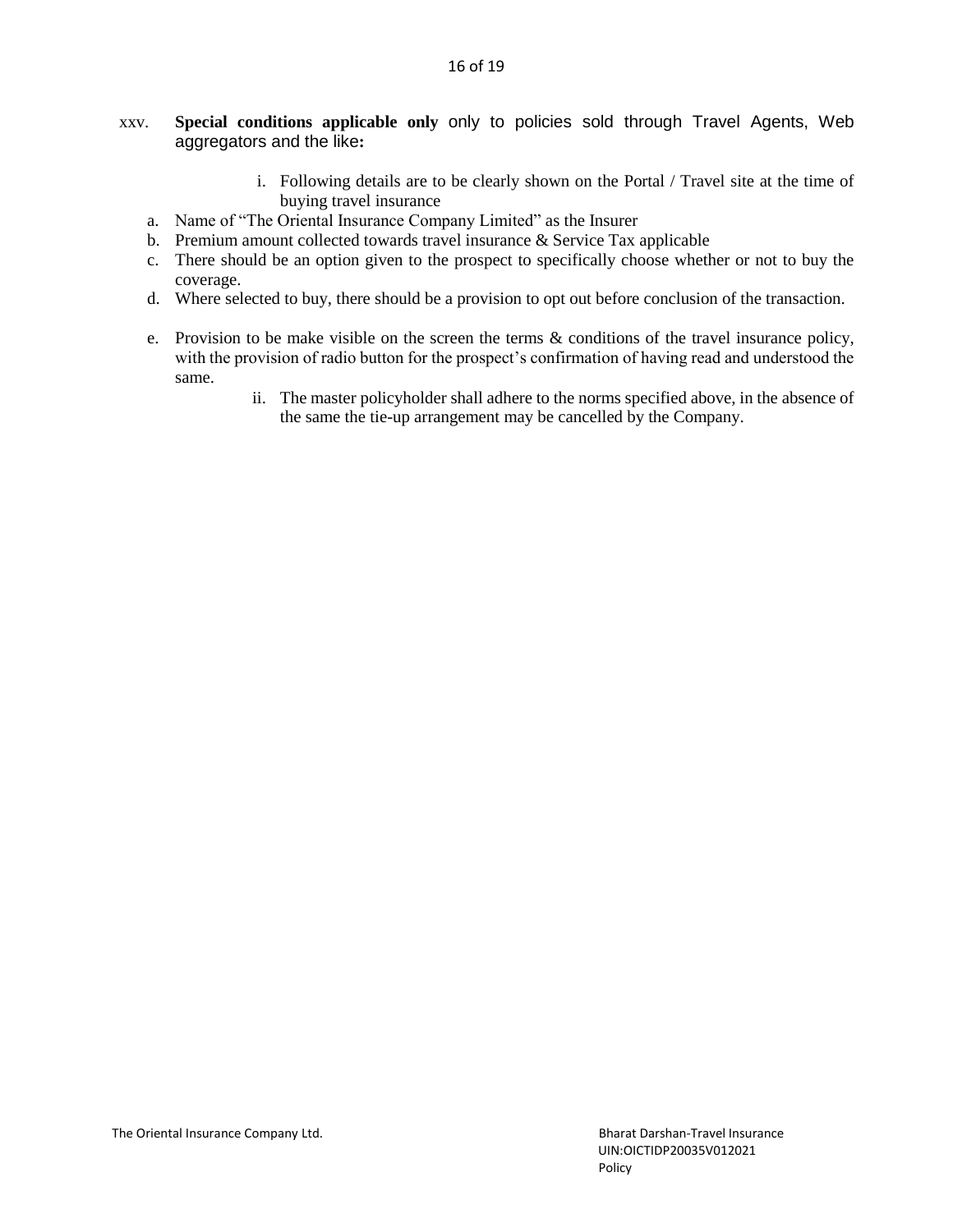| <b>Areas of Jurisdiction</b>                                              | Insurance Ombudsman, Office of the<br><b>Insurance Ombudsman</b>                                                                                                                                                                                                |
|---------------------------------------------------------------------------|-----------------------------------------------------------------------------------------------------------------------------------------------------------------------------------------------------------------------------------------------------------------|
| Gujarat, UT of Dadra and Nagar Haveli,<br>Daman and Diu                   | Office of the Insurance Ombudsman, 2 <sup>nd</sup> floor, Ambica<br>House,<br>Near C.U. Shah College, 5, Navyug Colony, Ashram<br>Road, Ahmedabad - 380014.<br>Tel.: 079 - 27546150 / 27546139<br>Fax: 079 - 27546142<br>Email: bimalokpal.ahmedabad@ecoi.co.in |
| Karnataka                                                                 | Office of the Insurance Ombudsman,<br>Jeevan Soudha Building, PID No. 57-27-N-19 Ground<br>Floor, 19/19, 24th Main Road,<br>JP Nagar, Ist Phase, Bengaluru - 560 078.<br>Tel.: 080 - 26652048 / 26652049<br>Email: bimalokpal.bengaluru@gbic.co.in              |
| Madhya Pradesh and Chhattisgarh                                           | Office of the Insurance Ombudsman,<br>Janak Vihar Complex, 2nd Floor,<br>6, Malviya Nagar, Opp. Airtel Office, Near New<br>Market,<br>Bhopal - 462 003.<br>Tel.: 0755 - 2769201 / 2769202<br>Fax: 0755 - 2769203                                                |
| Orissa                                                                    | Office of the Insurance Ombudsman, 62, Forest park,<br>Bhubneshwar $-751009$ .<br>Tel.: 0674 - 2596461 /2596455<br>Fax: 0674 - 2596429<br>Email: bimalokpal.bhubaneswar@gbic.co.in                                                                              |
| Punjab, Haryana, Himachal Pradesh,<br>Jammu and Kashmir, UT of Chandigarh | Office of the Insurance Ombudsman,<br>S.C.O. No. 101, 102 & 103, 2nd Floor, Batra<br>Building, Sector $17 - D$ , Chandigarh $- 160017$ .<br>Tel.: 0172 - 2706196 / 2706468<br>Fax: 0172 - 2708274<br>Email: bimalokpal.chandigarh@gbic.co.in                    |

# **List of Offices of Insurance Ombudsman**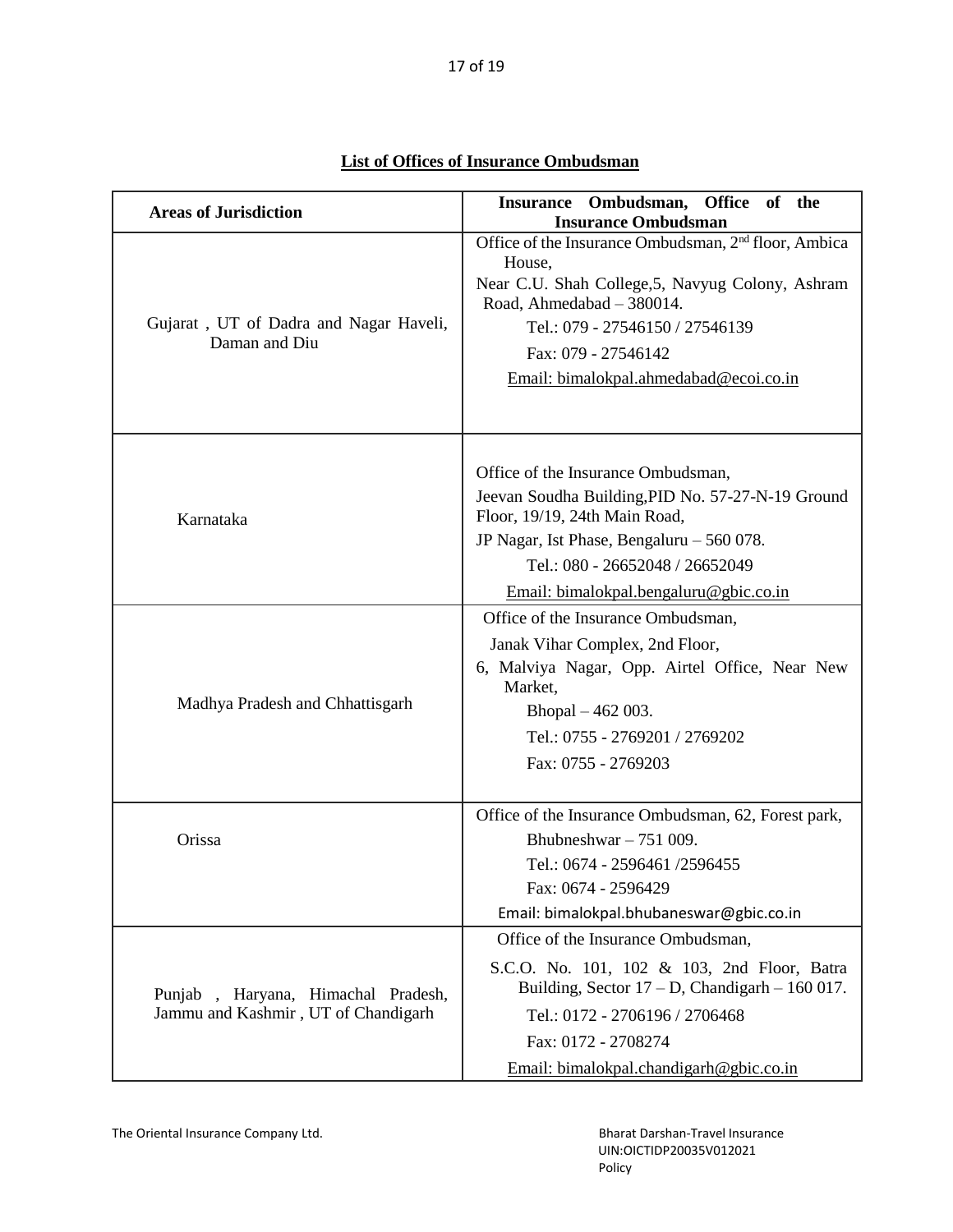|                                                                       | Office of the Insurance Ombudsman, Fatima Akhtar<br>Court, 4th Floor, 453, Anna Salai, Teynampet,                            |
|-----------------------------------------------------------------------|------------------------------------------------------------------------------------------------------------------------------|
| Tamil Nadu, UT-Pondicherry Town and                                   | CHENNAI - 600 018.                                                                                                           |
| Karaikal (which are part of UT of<br>Pondicherry)                     | Tel.: 044 - 24333668 / 24335284                                                                                              |
|                                                                       | Fax: 044 - 24333664                                                                                                          |
|                                                                       | Email: bimalokpal.chennai@gbic.co.in                                                                                         |
|                                                                       | Office of the Insurance Ombudsman, 2/2 A, Universal<br>Insurance Building, Asaf Ali Road,                                    |
|                                                                       | New Delhi $-110002$ .                                                                                                        |
| Delhi                                                                 | Tel.: 011 - 23239633 / 23237532                                                                                              |
|                                                                       | Fax: 011 - 23230858                                                                                                          |
|                                                                       | Email: bimalokpal.delhi@gbic.co.in                                                                                           |
|                                                                       | Office of the Insurance Ombudsman, Jeevan Nivesh,<br>5th Floor,                                                              |
| Meghalaya,<br>Manipur,<br>Assam,<br>Pradesh,<br>Arunachal<br>Mizoram, | Nr. Panbazar over bridge, S.S. Road, Guwahati<br>$-781001(ASSAM).$                                                           |
| Nagaland and Tripura                                                  | Tel.: 0361 - 2132204 / 2132205                                                                                               |
|                                                                       | Fax: 0361 - 2732937                                                                                                          |
|                                                                       | Email: bimalokpal.guwahati@gbic.co.in                                                                                        |
|                                                                       | Office of the Insurance Ombudsman, 6-2-46, 1st<br>floor, "Moin Court", Lane Opp. Saleem Function<br>Palace,                  |
| Andhra Pradesh, Karnataka and UT of<br>Yanam $-$ a part of the UT of  | A. C. Guards, Lakdi-Ka-Pool, Hyderabad - 500 004.                                                                            |
| Pondicherry                                                           | Tel.: 040 - 65504123 / 23312122                                                                                              |
|                                                                       | Fax: 040 - 23376599                                                                                                          |
|                                                                       | Email: bimalokpal.hyderabad@gbic.co.in                                                                                       |
|                                                                       | Office of the Insurance Ombudsman, Jeevan Nidhi – II<br>Bldg., Gr. Floor, Bhawani Singh Marg,                                |
| Rajasthan                                                             | Jaipur - 302 005.                                                                                                            |
|                                                                       | Tel.: 0141 - 2740363                                                                                                         |
|                                                                       | Email: Bimalokpal.jaipur@gbic.co.in                                                                                          |
| Kerala, UT of (a) Lakshadweep, (b)                                    | Office of the Insurance Ombudsman, 2nd Floor,<br>Pulinat Bldg.,<br>Opp. Cochin Shipyard, M. G. Road, Ernakulam<br>$-682015.$ |
| Mahe – a part of UT of Pondicherry                                    | Tel.: 0484 - 2358759 / 2359338                                                                                               |
|                                                                       | Fax: 0484 - 2359336                                                                                                          |
|                                                                       | Email: bimalokpal.ernakulam@gbic.co.in                                                                                       |
| West Bengal, UT of Andaman and<br>Nicobar Islands, Sikkim             | Office of the Insurance Ombudsman, Hindustan<br>Bldg. Annexe, 4th Floor, 4, C.R. Avenue,                                     |
|                                                                       | KOLKATA - 700 072.                                                                                                           |

The Oriental Insurance Company Ltd. **Bharat Darshan-Travel Insurance Bharat Darshan-Travel Insurance** 

 UIN:OICTIDP20035V012021 Policy